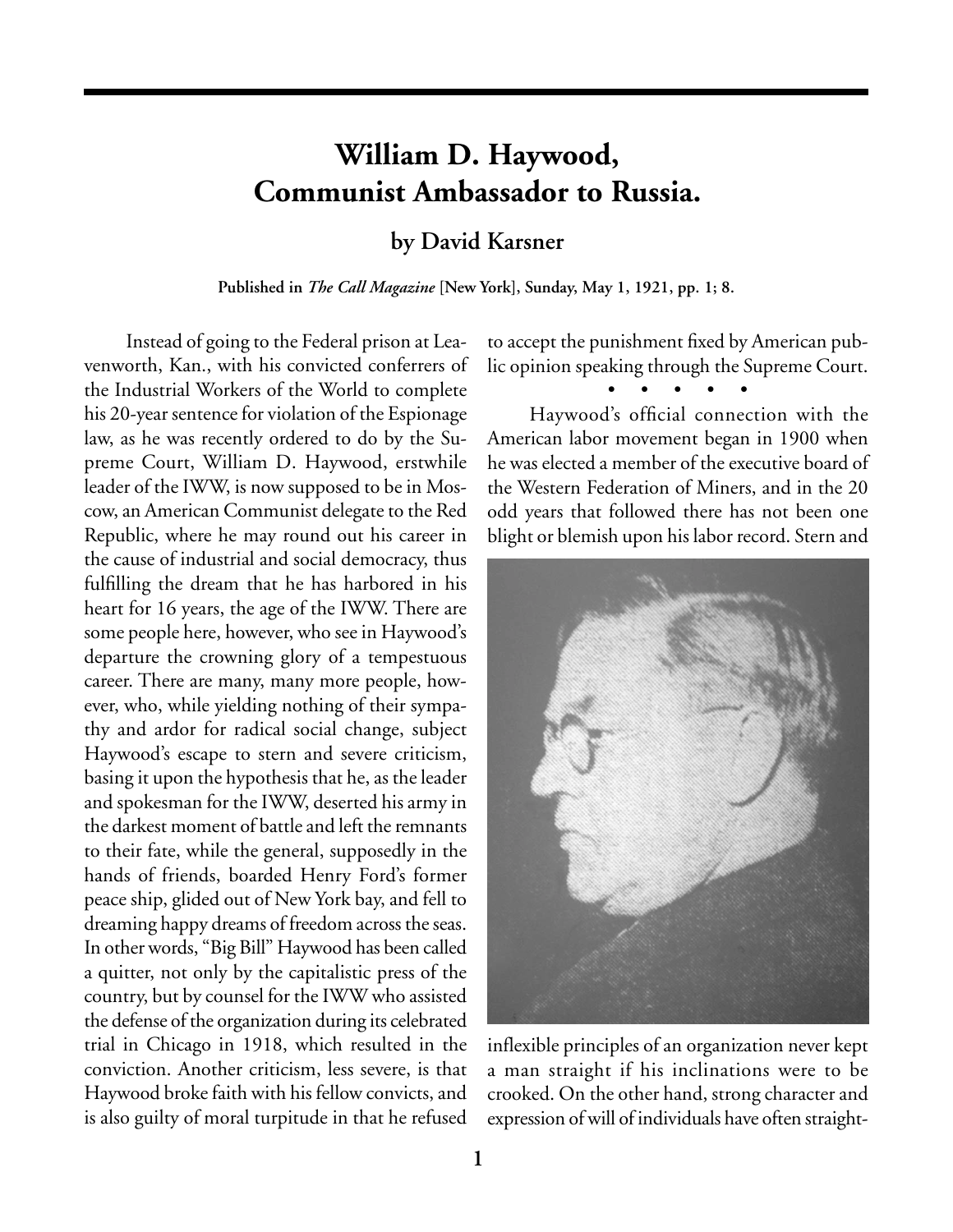ened an organization whose bent was toward compromise, if not crookedness. Haywood won his way to the forefront of the American labor movement by absolute fidelity and unflinching courage to the cause of radical social change through the process of industrial unionism. His course was harder to pursue because industrial unionism is more difficult to obtain in America than political solidarity of the workers and we are still a long way from anything approaching political unity. Any labor leader knows the temptations that beset him at every hand to betray his cause and his fellows. Many a sagacious labor leader has betrayed the cause with one hand and kept faith, after a fashion, with the other. No one has ever had cause to suspect Haywood of dishonesty, unfaithfulness, disloyalty, or compromise in the labor cause. One need only look upon the face of Haywood to realize what integrity to his ideals have cost him. Scars here and there on his head; a deep cleft slanting his brow; a red wound on his breast; three twisted fingers on one hand; a sightless eye, a steady glint in the other, which at times softens to tenderness; a flinty firmness around his mouth, and a heavy jaw tenaciously set; his road has not been rosy, nor his bed soft. He has suffered with the labor movement and the blows rained upon the heads of his fellow workers have not missed him. He has felt the bayonets and the billys swung by labor thugs, who shoot men in the back and become foremen and superintendents as reward for their crimes. One may not agree with Haywood's methods, but one must respect the man.

• • • • • Any attempt to understand his going to Russia must give first premise to an attempt to understand the man and the habit of his mind. Haywood believes in social revolution. It is more than a matter of mind with him. It is a habit of heart and soul. He breathes its spirit, and his own life has been a sign and a symbol of its purposes. Haywood has been intensely enthusiastic about the Russian revolution and he has not bee frightened

by any dictatorial methods of its leaders. Indeed, it may not be a far guess to say that Haywood approves of absolutism, at least during the transition period of social experiment. Haywood is also an internationalist, not in theory, but in fact. His conduct as Secretary-Treasurer of the IWW indicates his internationalism beyond cavil. He is frankly and openly disinterested in political governments. Accepting the Russian revolution as it is, Haywood has also accepted the methods of its leaders. Since Russia is the one country in the world that is seriously trying to put into practice the principles of social and industrial democracy, Haywood defers to what he thinks is Russia's right to set the standard of social and industrial endeavor for the world. Haywood locks upon Lenin as the generalissimo of revolutionary thought and activity, and he must have considered himself a lieutenant in this country. As an internationalist, disbelieving in arbitrary political boundaries; as an industrial revolutionary, it follows that Haywood, as a subordinate, placed himself in a position where he was beholden to whatever call of duty Russia might select for him. If internationalism is more than a word used to cheer jaded workers in a meeting, then internationalists must put aside personal choice and habit and answer the call of duty, no matter from where it comes, and no matter at what risk of being misunderstood by one's own fellows at home. It is a matter, then, of how deep is the faith in internationalism, and how devout is one in his worship of the ideal. To believe in a thing is one matter, and to be mistaken in that belief is quite another, which has nothing to do with the manner in which a man may exercise himself while holding a belief, regardless of its wisdom or its fallacy.

• • • • •

It might have been an act of self-abnegation for Haywood to march back to Leavenworth with his convicted fellow workers singing "Hold the Fort, For We Are Coming," and putting from his mind any further care or concern about the ideal